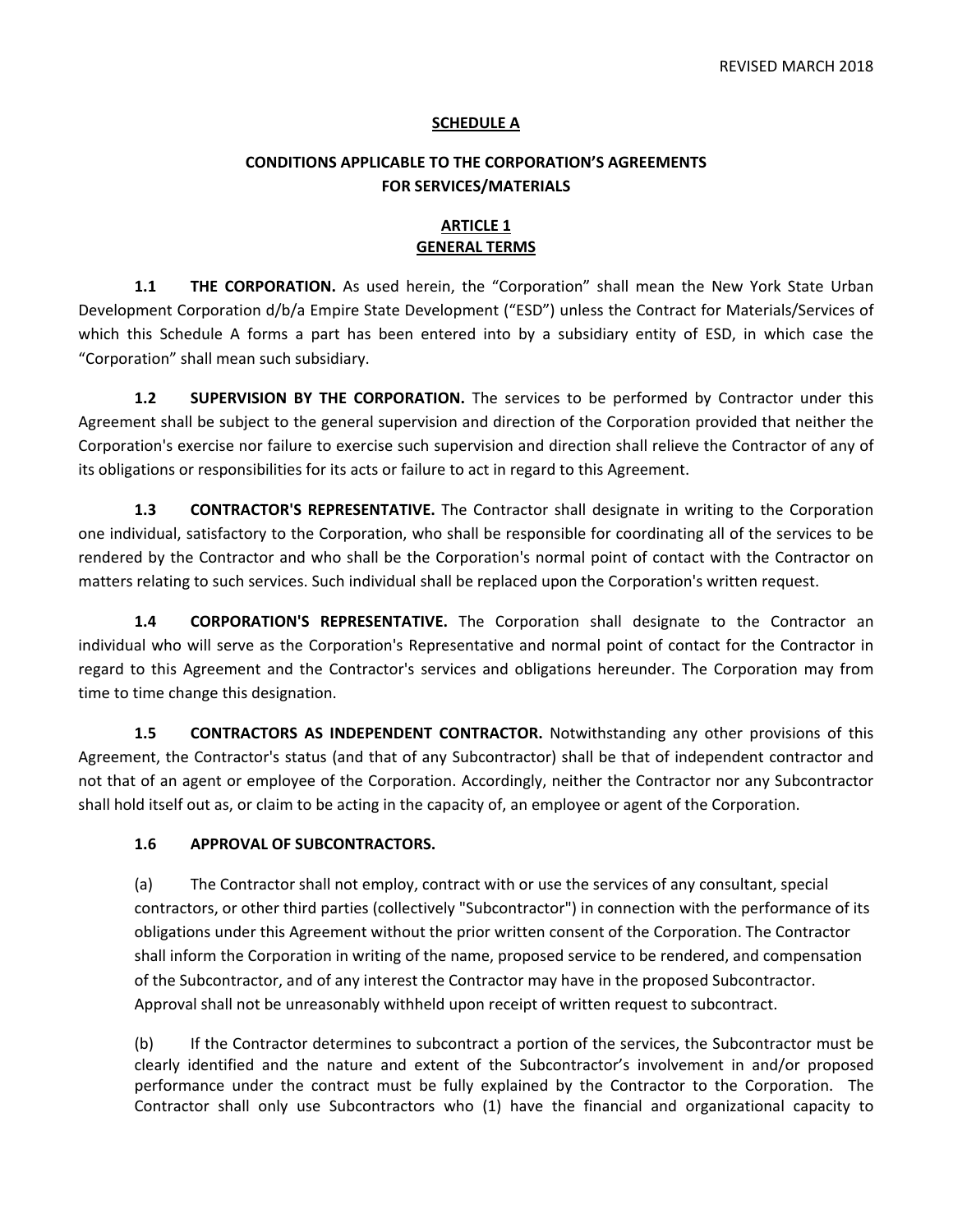perform the assigned work; (2) have the legal authority to perform the assigned work; (3) demonstrate integrity; and (4) have performed satisfactorily on previous contracts, whether for private or governmental clients.

(c) The Contractor will retain ultimate responsibility for all services performed under the contract.

(d) Unless waived in writing by the Corporation, all subcontracts between the Contractor and Subcontractors shall expressly name the Corporation as the sole intended third party beneficiary of such subcontract. The Corporation reserves the right to review and approve or reject any subcontract, as well as any amendment to said subcontract(s), and this right shall not make the Corporation a party to any subcontract or create any right, claim or interest in the Subcontractor or proposed Subcontractor against the Corporation.

(e) The Contractor shall give the Corporation immediate notice in writing of the initiation of any legal action or suit which relates in any way to a subcontract with a Subcontractor or which may affect the performance of the Contractor's duties under the contract. Any subcontract shall not relieve the Contractor in any way of any responsibility, duty and/or obligation under its contract with the Corporation.

**1.7 APPROVALS OR ACCEPTANCE BY THE CORPORATION.** Whenever action is to be taken, or approval or acceptance given, by the Corporation, such action, approval or acceptance shall be deemed to have been taken or given only if so taken or given by the Corporation's Representative, by the official of the Corporation who signed this Agreement on behalf of the Corporation, or by another officer or employee of the Corporation duly designated by such signing officer to represent the Corporation in connection therewith. The Corporation shall notify the Contractor in writing of the giving or withholding of each such approval or acceptance within a reasonable period of time. The Corporation's acceptance or approval of any specifications, drawings, plans, reports or other materials prepared by the Contractor hereunder shall in no way relieve the Contractor of responsibility for such materials.

**1.8 CONFLICT‐OF‐INTEREST.** The Contractor represents and warrants that:

(a) The Contractor has not now, and will not acquire, any interest, direct or indirect, present or prospective, in the project to which the Contractor's work relates or the real estate which is the subject of the project, or in the immediate vicinity thereof and has not employed and will not knowingly employ in connection with work to be performed hereunder any person or entity having any such interest during the term of this Agreement.

(b) No officer, employee, agent or director of the Corporation, or any of its subsidiaries shall be permitted by the Contractor to share in any benefit to arise from the Contractor's work.

(c) The Contractor shall not permit any officer, employee, agent or director of the Corporation, or any of its subsidiaries to participate in any decision relating to this Agreement which affects the personal interest of the aforementioned individuals, or the interests of any corporation, partnership, or association in which those individuals are directly or indirectly interested; nor shall any officer, agent, director or employee of the Corporation, or any of its subsidiaries be permitted by the Contractor to have any interest, direct or indirect, in this Agreement or the proceedings thereof.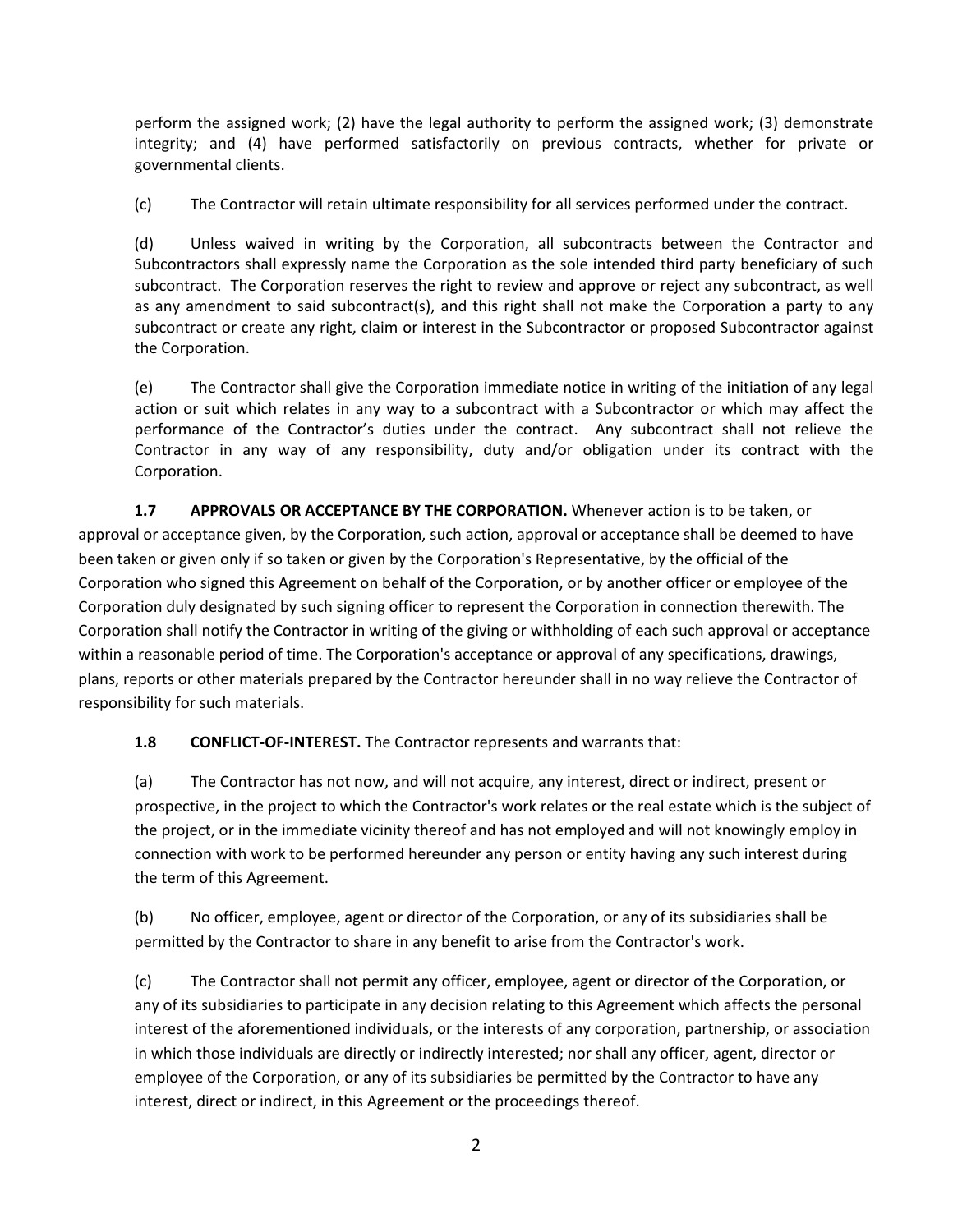(d) The fulfillment of obligations by the Contractor, as set forth in this Agreement and including any subcontracting arrangements, does not and will not (i) violate any existing contracts or agreements between the Contractor and any State agency or authority; (ii) create any conflict of interest with any current role or responsibility that the Contractor has with regard to any existing contracts or agreements between the Contractor and any State agency or authority; or (iii) compromise the Contractor's ability to carry out its obligations under any existing contracts between the Corporation and any State agency or authority.

(e) The fulfillment of any other contractual obligationsthat the Contractor has with any State agency or authority will not affect or influence its ability to perform under this Agreement with the Corporation.

(f) The Contractor has not and shall not offer to any employee, member or director of the Corporation any gift, whether in the form of money, service, loan, travel, entertainment, hospitality, thing or promise, or in any other form, under circumstancesin which it could reasonably be inferred that the gift wasintended to or could reasonably be expected to influence said employee, member or director in the performance of his or her official duty or was intended as a reward for any official action on the part of said employee, member or director.

(g) If any conflict(s) as described in paragraphs (a) through (e) above arises during the term of this Agreement, the Contractor shall provide written notice to the Corporation as soon as practicable. The Contractor will use good faith efforts to work with the Corporation to prevent or mitigate any such conflicts.

(h) The Contractor shall cause, for the benefit of the Corporation, every contract or agreement with any Subcontractor to include the representations contained in subsections (a), (b), (c), (d), (e) and (f) of this Section 1.8. The Contractor will take such action in enforcing such provisions as the Corporation may direct, or, at its option, assign such rights as it may have to the Corporation for enforcement by the Corporation.

**1.9 NO BROKER.** The Contractor represents that it has not employed any person, corporation or partnership, to solicit or procure this Agreement, and has not made, and will not make, any payment or agreement for the payment of any commission, percentage, brokerage or contingent fee, or other compensation in connection with the procurement of this Agreement.

**1.10 NOTICE OF OVERRUNS AND DELAYS.** The Contractor shall promptly give written notice to the Corporation's Representative of the occurrence of an event or action, the discovery of a condition or the failure of an event or action to occur or a condition to exist as anticipated, which may result in an increase in: (a) the compensation due Contractor; (b) reimbursable expenses; (c) the number of hours necessary to perform the work; and/or (d) which may delay completion of the work or extend the Completion Date.

### **ARTICLE 2 DOCUMENTS AND RECORDS**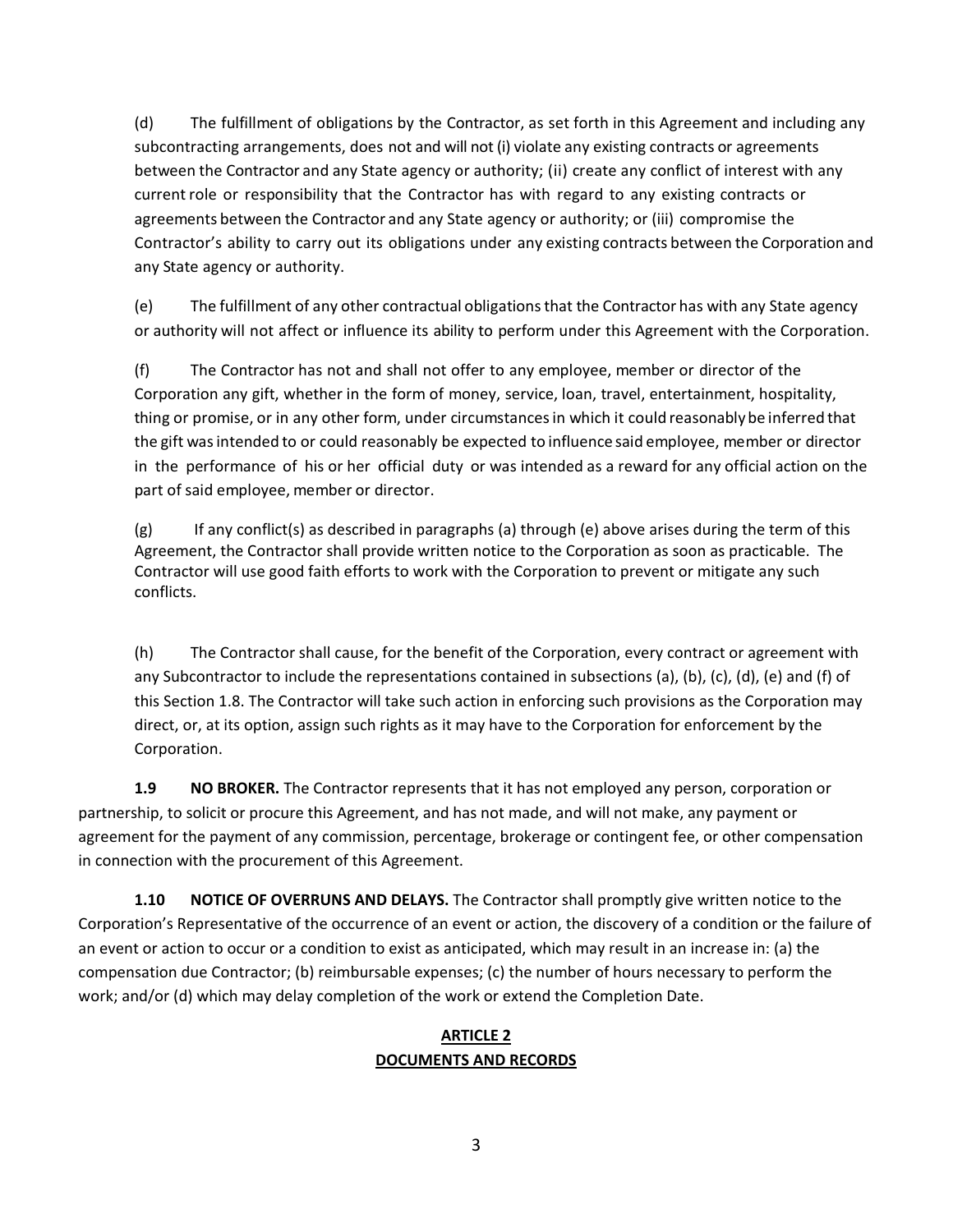**2.1 OWNERSHIP OF DOCUMENTS AND OTHER MATERIALS.** All originals and negatives of all plans, drawings, reports, photographs, charts, programs, models, specimens, specifications, and other documents or materials required to be furnished by the Contractor under this Agreement including drafts and reproduction copies thereof, shall be and remain the exclusive property of the Corporation, and the Corporation shall have the right to publish, transfer, sell, license and use all or any part of such reports, plans, drawings, specifications and other documents without payment of any additional royalty, charge or other compensation to Contractor. Upon request of the Corporation during any stage of the work, Contractor shall deliver all such materials to the Corporation. The Contractor further agrees that it shall not publish, transfer, license or, except in connection with carrying out its obligations under this Agreement, use or reuse all or any part of such reports and other documents, including working papers, without the prior written approval of the Corporation, except that Contractor may retain copies of such reports and other documents for general reference use.

**2.2 MAINTENANCE OF RECORDS.** The Contractor shall maintain, and shall require any and all subcontractors to maintain, until six (6) years after completion of services hereunder or termination of this Agreement by the Corporation: (a) the original books, documents, materials and other records created or collected in the course of Contractor's (and Subcontractors') performance of its (their) obligations under this Agreement (and any subconsulting agreement), and indexes of the same; (b) unless waived or modified in writing by the Corporation, complete and correct records of time spent by Contractor (and Subcontractor) in the performance of its obligations under this Agreement (and any subconsulting agreement); and (c) if Contractor is being reimbursed for out‐of‐pocket expenses, complete and correct books and records relating to all out‐of‐ pocket expenses incurred under this Agreement (and any subcontract), including, without limitation, accurate cost and accounting records specifically identifying the costs incurred by Contractor (and Subcontractors) in performing such obligations. Said time records shall specify the dates and numbers of hours or portions thereof spent by Contractor (and Subcontractor) in performing its obligations hereunder (or under any subcontract). Contractor (and Subcontractor) shall make such books, records and indexes available to the Corporation, the State of New York, any other governmental entity having an interest in the performance of services under this Agreement (or any subconsulting agreement) and any of their authorized representatives for review and audit at all such reasonable times as the Corporation or any such other entity may from time to time request. Contractor shall submit duplicate copies of time records and substantiation of out‐of‐pocket expenses at the time of submission of Contractor invoices in accordance with this Agreement.

This Article shall survive the expiration or earlier termination of this Agreement.

### **ARTICLE 3 TERMINATION**

**3.1 DEFAULTS BY CONTRACTOR.** If any material representation made by the Contractor in this Agreement shall prove to be false or misleading in any material respect, or if the Contractor shall default in the timely performance of any of its obligations under this Agreement and such default shall continue for a period of ten (10) days after written notice from the Corporation specifying the occurrence, omission or failure giving rise to such default, or if, in the opinion of the Corporation, by reason of the nature of such default, such default cannot be cured within such ten (10) day period, then if the Contractor shall not within such period commence with due diligence the curing of such default and thereafter prosecute and complete the curing of such default as promptly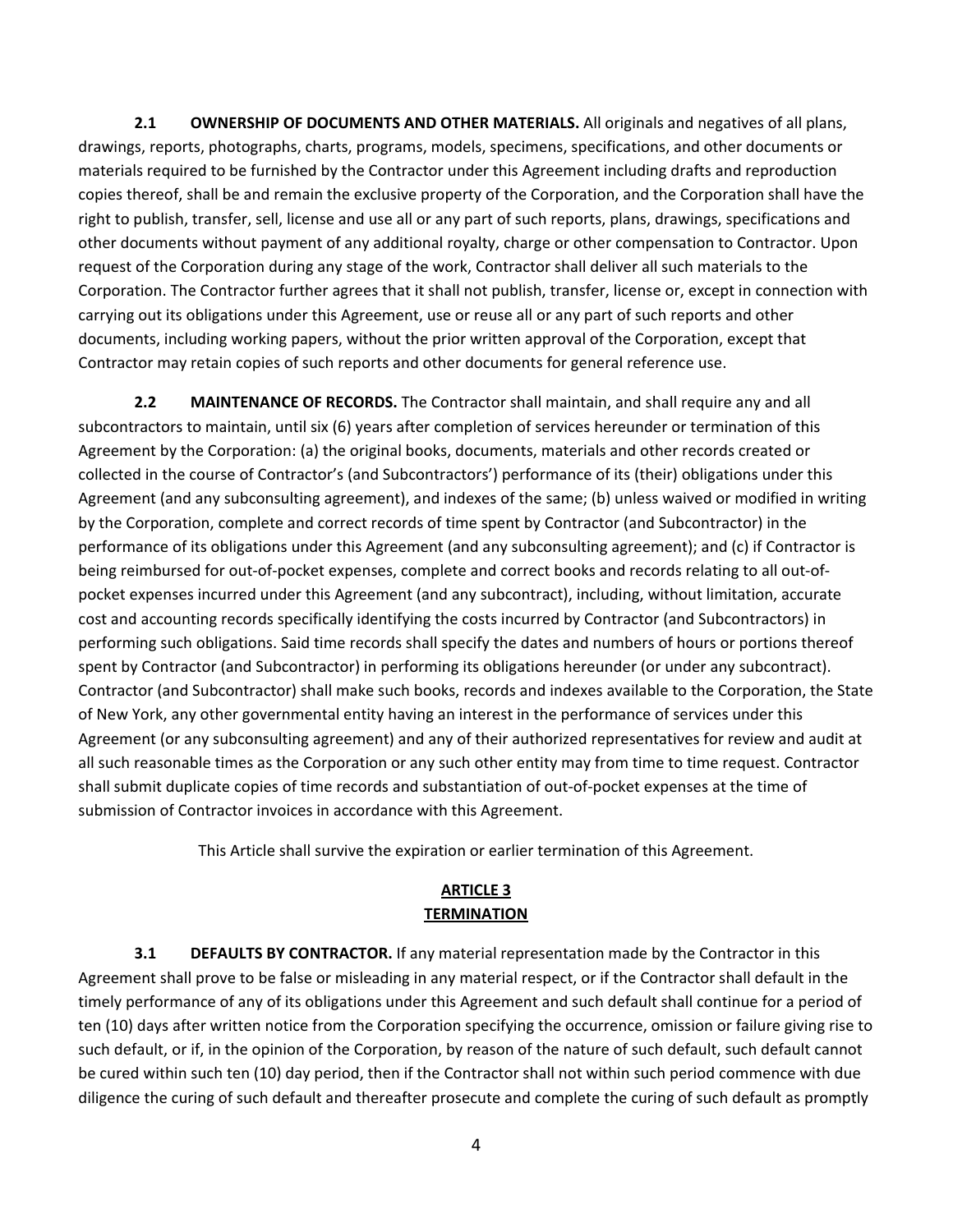as possible, except that the Corporation shall not be required to give Contractor such written notice and Contractor shall not have such right to cure for Contractor's failure to comply with Section 1.10 hereof, the Corporation, in addition to any other remedies or claims it may have with respect to such representation or such default may terminate this Agreement immediately upon verbal or written notice to the Contractor. In the event of such termination, the Corporation, without waiving any such remedy or claims, (including consequential damages) shall not be required to pay the Contractor any portion of the fee specified in this Agreement remaining to be paid for which valid vouchers have not been submitted pursuant to this Agreement on or before the date of the Corporation's notice of termination.

**3.2 OPTIONAL TERMINATION BY THE CORPORATION.** The Corporation at any time, in its sole discretion and with or without cause, may terminate this Agreement or postpone or delay all or any part of the Agreement upon written notice to the Contractor. In the event of such termination, postponement or delay, the Corporation shall pay the Contractor for professional time and out‐of‐pocket expenses incurred by Contractor to the date that notice of such action is received by Contractor. The Contractor agrees to cause any agreement or contract entered into by Contractor with any Subcontractor to provide for an optional termination by Contractor consistent with the provisions of this Section 3.2.

## **ARTICLE 4 INDEMNIFICATION**

**4.1** Notwithstanding anything to the contrary contained herein, Contractor shall be responsible for all injuries to persons (natural and otherwise), including without limitation death, and all physical and other damage(s) sustained by persons while performing or resulting from the performed work under this Agreement, if and to the extent the same results from any act, omission, negligence, fault or default of Contractor or Subcontractors, or their employees, agents, servants, independent contractors or subcontractors retained by Contractor pursuant to this Agreement.

**4.2** Contractor agrees to defend, indemnify and hold harmless the Corporation, the State of New York and, if the Corporation is an ESD subsidiary, ESD and each of their respective officers, directors, commissioners, employees and representatives (collectively, the "Indemnitees") from any and all claims, judgments and liabilities, including but not limited to, claims, judgments and liabilities for injuries to persons natural or otherwise, and including without limitation death and other damage(s), if and to the extent the same results from any act, omission, negligence, fault or default of Contractor or its Subcontractors, or their agents, employees, servants, independent contractors and subcontractors and from any claims against, or liability incurred by the Indemnitees by reason of claims against Contractor or its Subcontractors, or their employees, agents, servants, independent contractors and subcontractors for any matter whatsoever in connection with the services performed under this Agreement, including, but not limited to, claims for compensation, injury or death, and agree to reimburse the Indemnitees for reasonable attorneys' fees incurred in connection with the above.

**4.3** Contractor shall be solely responsible for the safety and protection of all its Subcontractors, or the employees, agents, servants, independent contractors, or subcontractors of Contractor or its Subcontractors, and shall assume all liability for injuries, including death, that may occur to said persons due to the negligence, fault or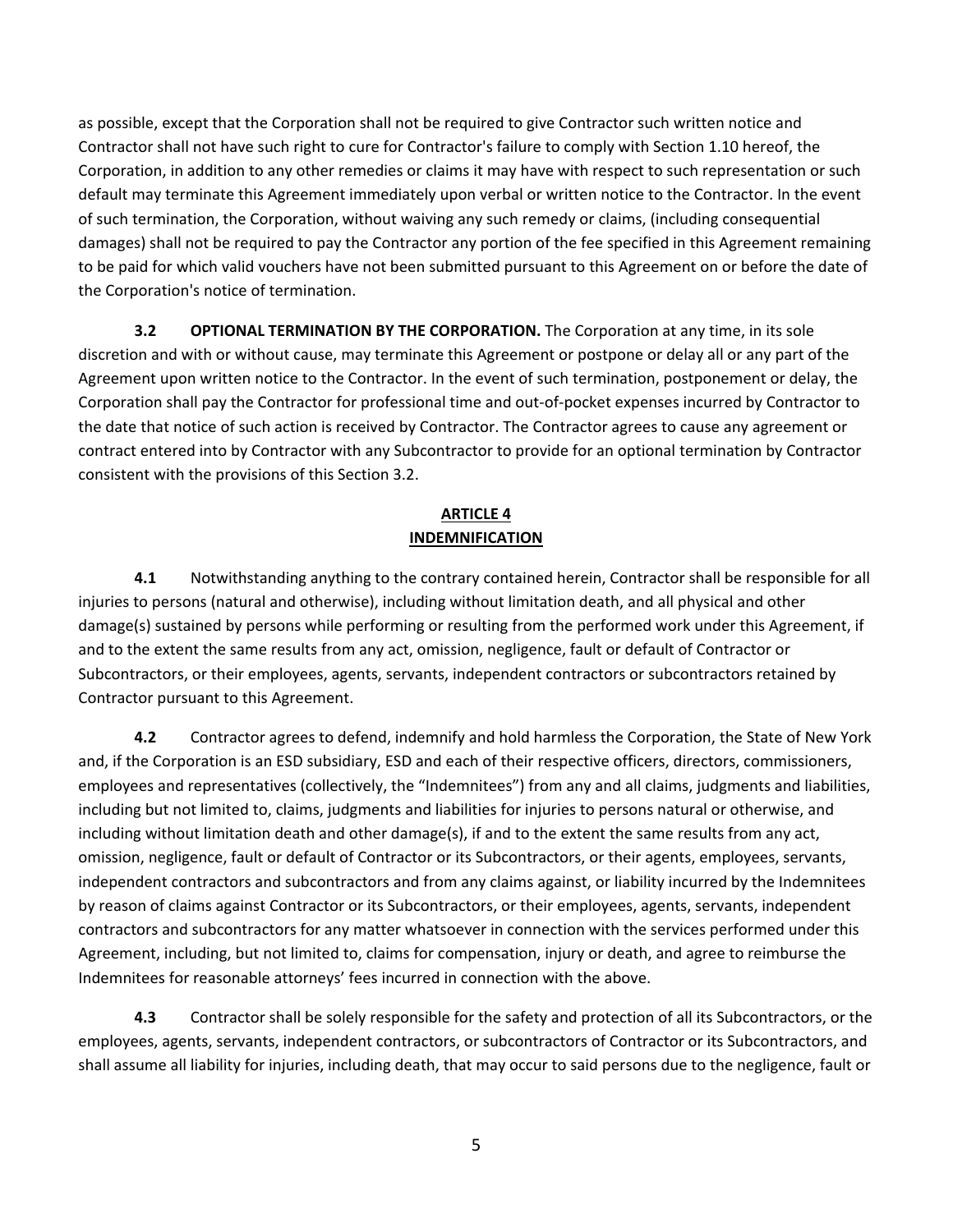default of Contractor, its Subcontractors, or their respective agents, employees, servants, independent contractors or subcontractors.

This Article shall survive the expiration or earlier termination of this Agreement.

# **ARTICLE 5 PROVISIONS REQUIRED BY LAW**

**5.1 CONTRACTOR TO COMPLY WITH LEGAL REQUIREMENTS.** The Contractor in performing its obligations under this Agreement shall comply with all applicable laws and regulations. All provisions required by such laws and regulations to be included in this Agreement shall be deemed to be included in this Agreement with the same effect as if set forth in full herein.

**5.2 CONTRACTOR TO OBTAIN PERMITS, ETC.** Except as otherwise instructed in writing by the Corporation, the Contractor shall obtain and comply with all legally required licenses, consents, approvals, orders, authorizations, permits, restrictions, declarations and filings required to be obtained by the Corporation or the Contractor in connection with this Agreement.

# **5.3 WORKERS' COMPENSATION INSURANCE.** The Contractor agrees that:

(a) It will secure Workers' Compensation and Disability insurance and keep insured during the life of this Agreement such employees as are required to be insured by the provisions of Chapter 41 of the Laws of 1914, as amended, known as the Worker's Compensation Law; and

(b) This Agreement shall be voidable at the election of the Corporation and of no effect if the Contractor fails to comply with this provision.

**5.4 NO ASSIGNMENT WITHOUT CONSENT.** The Contractor agrees that:

(a) In accordance with Section 138 of the State Finance Law, this Agreement may not be assigned by the Contractor or any of its right, title or interest therein assigned, transferred, conveyed, sublet or otherwise disposed of without the Corporation's previous written consent, and attempts to do so are null and void. Notwithstanding the foregoing, such prior written consent of an assignment of a contract let pursuant to Article XI of the State Finance Law may be waived at the discretion of the Corporation and with the concurrence of the State Comptroller where the original contract was subject to the State Comptroller's approval, and where the assignment is due to a reorganization, merger or consolidation of the Contractor's business entity or enterprise. The Corporation retains its right to approve an assignment and to require that any Contractor demonstrate its responsibility to do business with the State. The Contractor may, however, assign its right to receive payments without the Corporation's prior written consent unless this contract concerns Certificates of Participation pursuant to Article 5‐A of the State Finance Law.

(b) If the prohibition of Section 5.4(a) be violated, the Corporation may revoke and annul this Agreement and the Corporation shall be relieved from any and all liability and obligations thereunder to the Contractor and to the person, company, partnership or corporation to whom such assignment,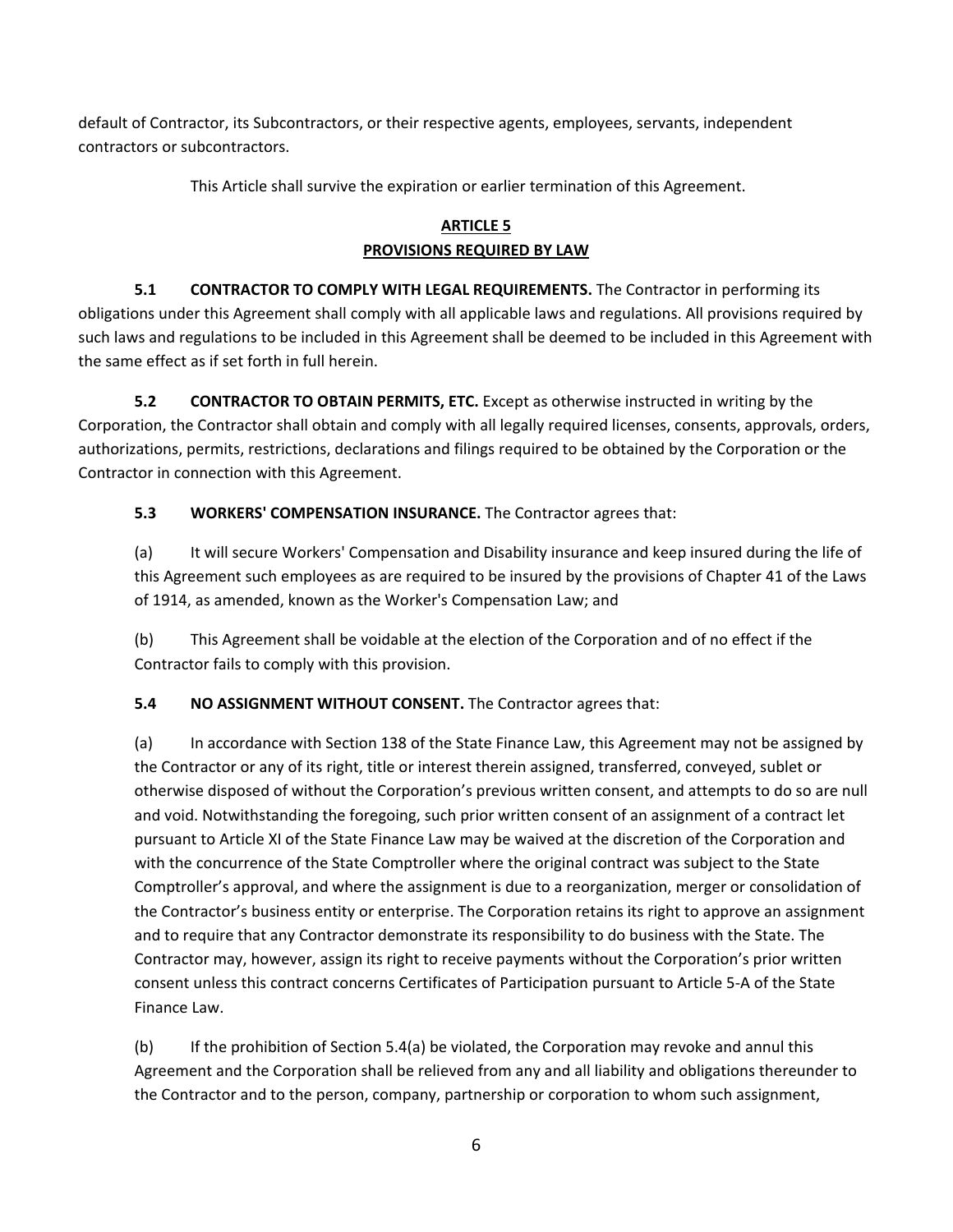transfer or other disposal shall have been made and the Contractor and such assignee or transferee shall forfeit and lose all the money theretofore earned under this Agreement.

**5.4‐1 NON‐DISCRIMINATION AND CONTRACTOR & SUPPLIER DIVERSITY.** The Contractor shall comply, and cause each of its subcontractors to comply, with the provisions of Schedule B attached to and made a part of this Agreement, relating to non‐discrimination and contractor & supplier diversity.

# **5.5 TAX LAW SECTION 5‐a COMPLIANCE.**

(a) If this Agreement has a value in excess of \$100,000 during the term of this Agreement, the Contractor shall, at the times specified in paragraph (b) of this subsection, properly complete and deliver to the Corporation for inclusion in this Agreement, an updated NYS Tax Form 220‐CA: Contractor Certification Pursuant to Section 5‐a of the Tax Law (Found here:

https://www.tax.ny.gov/pdf/current\_forms/st/st220ca\_fill\_in.pdf). A copy of the Contractor's initial Form ST‐220‐CA is attached hereto as Appendix A.

(b) The Contractor's certification shall be updated if this Agreement authorizes renewal thereof at the conclusion of an initial or subsequent term, by the day prior to the commencement date of the applicable renewal term.

(c) If the Contractor is exempt from compliance with Tax Law Section 5‐a (see the provisions of said section to determine if Contractor is exempt), the Contractor shall so certify to the Corporation, including in such certification the reason(s) for exemption, in affidavit submitted in lieu of Form ST‐220‐CA (the form of affidavit may be found here:

http://esd.ny.gov/CorporateInformation/Data/RFPs/RequiredForms/STL\_5A\_Affidavit.pdf).

**5.6 STATE FINANCE LAW SECTION 139‐J & 139‐K COMPLIANCE.** If the value of this contract is over \$15,000, the Contractor hereby certifies that all information provided to the Corporation with respect to State Finance Law Section 139‐j, including, without limitation, the information contained in Offerer's Affirmation of Understanding of and Agreement pursuant to State Finance Law Section s.139‐j (Found here: http://esd.ny.gov/CorporateInformation/Data/RFPs/RequiredForms/SF\_Law139\_JK.pdf), attached to this Agreement as Appendix B, and Offerer Disclosure of Prior Non‐Responsibility Determinations, attached to this Agreement as Attachment Appendix C, is complete, true and accurate. The Contractor acknowledges that the preceding sentence is a material representation upon which the Corporation is relying in entering into this Agreement. Should any such information be found to be intentionally false or intentionally incomplete, this Agreement shall be subject to termination pursuant to Section 3.1 hereof.

**5.7 COMPLIANCE WITH EXECUTIVE ORDER 177**. Contractor hereby certifies that Contractor's policies and practices address the harassment and discrimination of individuals on the basis of their age, race, creed, color, national origin, sexual orientation, gender identity, military status, sex, marital status, disability or other basis protected by law.

### **ARTICLE 6 OTHER STANDARD PROVISIONS**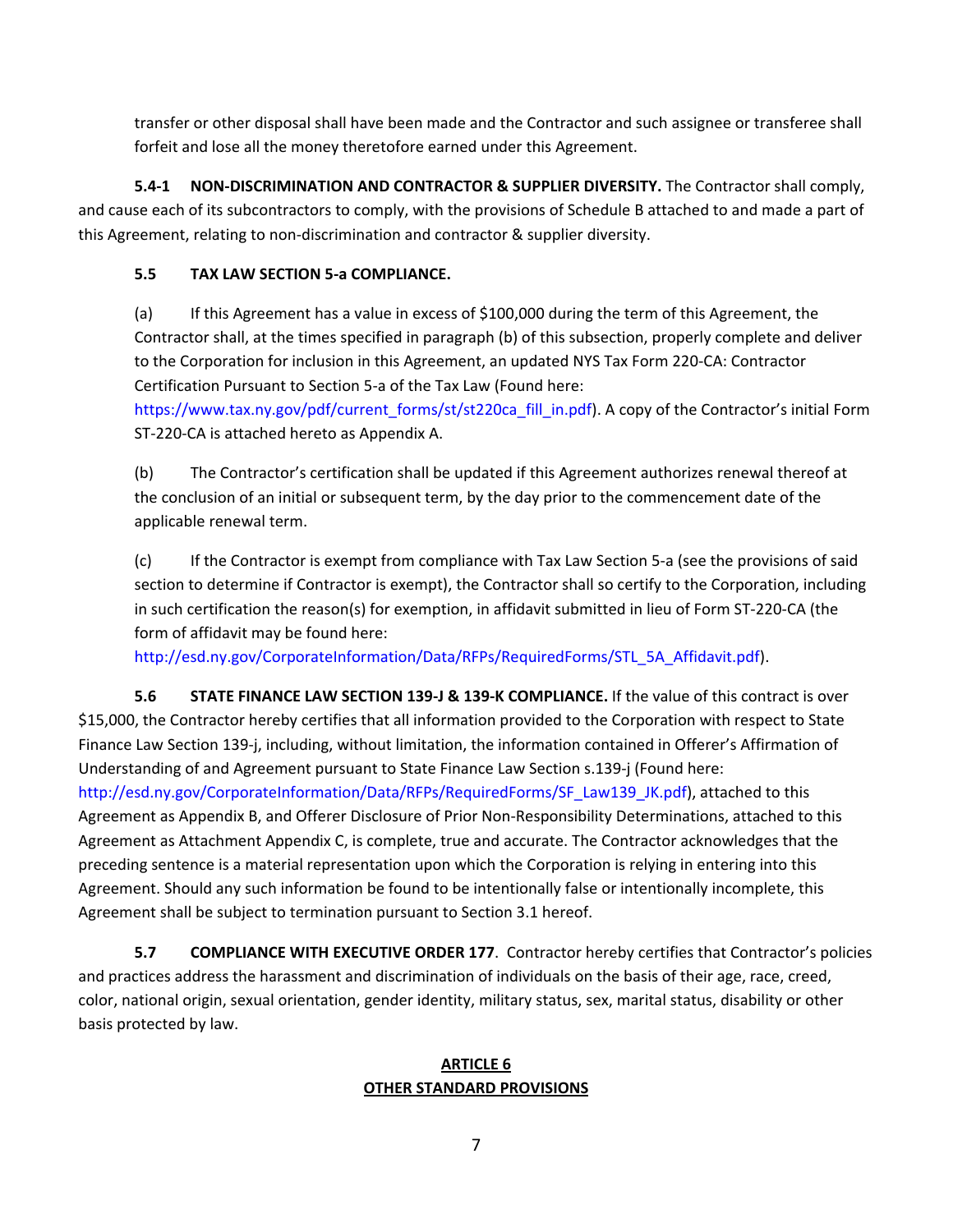**6.1 NO WAIVER.** No failure by the Corporation to insist upon the strict performance of any term or condition of this Agreement or to exercise any right or remedy consequent upon a breach thereof, and no acceptance of full or partial performance during the continuance of any such breach, shall constitute a waiver of any such breach or such term or condition. No term or condition of this Agreement to be performed or complied with by Contractor, and no breach thereof, shall be waived, altered or modified except by a written instrument executed by the Corporation. No waiver of any breach shall affect or alter this Agreement, but each and every term and condition of this Agreement shall continue in full force and effect with respect to any other then existing or subsequent breach thereof.

**6.2 ASSIGNMENT BY THE CORPORATION.** The Corporation may transfer and assign any and all of its rights and obligations under this Agreement, including transferring and assigning its rights to the Contractor's performance of any portion of the services provided for herein, together with the Corporation's obligations and rights pertaining to such portion of services, to any partnership, Contractor, corporation, governmental agency or department or other entity which the Corporation determines has undertaken or will undertake any part of the Agreement. The Corporation shall give the Contractor written notice of any such transfer and assignment. Such transfer and assignment shall relieve the Corporation of any further liability or obligation hereunder

**6.3 GOVERNING LAW.** This Agreement shall be construed and enforced in accordance with the laws of the State of New York without regard to the choice of law provisions thereof, except where the Federal supremacy clause requires otherwise.

**6.4 ENTIRE AGREEMENT/AMENDMENT.** This Agreement constitutes the entire Agreement between the parties hereto and no statement, promise, condition, understanding, inducement, or representation, oral or written, expressed or implied, which is not contained herein shall be binding or valid and this Agreement shall not be changed, modified or altered in any manner except by an instrument in writing executed by the parties hereto.

**6.5 CONFIDENTIALITY.** Contractor hereby agrees that all data, recommendations, reports and other materials developed in the course of performance under this Agreement are strictly confidential between Contractor and the Corporation and Contractor may not at any time reveal or disclose such data, recommendations or reports in whole or in part to any third party without first obtaining permission from the Corporation. Notwithstanding the preceding sentence, Contractor shall cooperate fully with such third parties as the Corporation may designate by written request. Such cooperation shall include making available to such parties, data, information and reports used or developed by Contractor in connection with performance under this Agreement.

**6.6 RELEASE AND DISCHARGE.** Simultaneously with request for final payment hereunder, Contractor shall execute and deliver to the Corporation an instrument releasing the Corporation from any and all claims, demands and liabilities whatsoever of every kind of nature both at law and in equity arising from, growing out of, or in any way connected with this Agreement. A copy of such release is annexed hereto as Appendix D and made a part hereof.

**6.7 NOTICES.** All notices permitted or required hereunder shall be in writing and shall be transmitted either:

8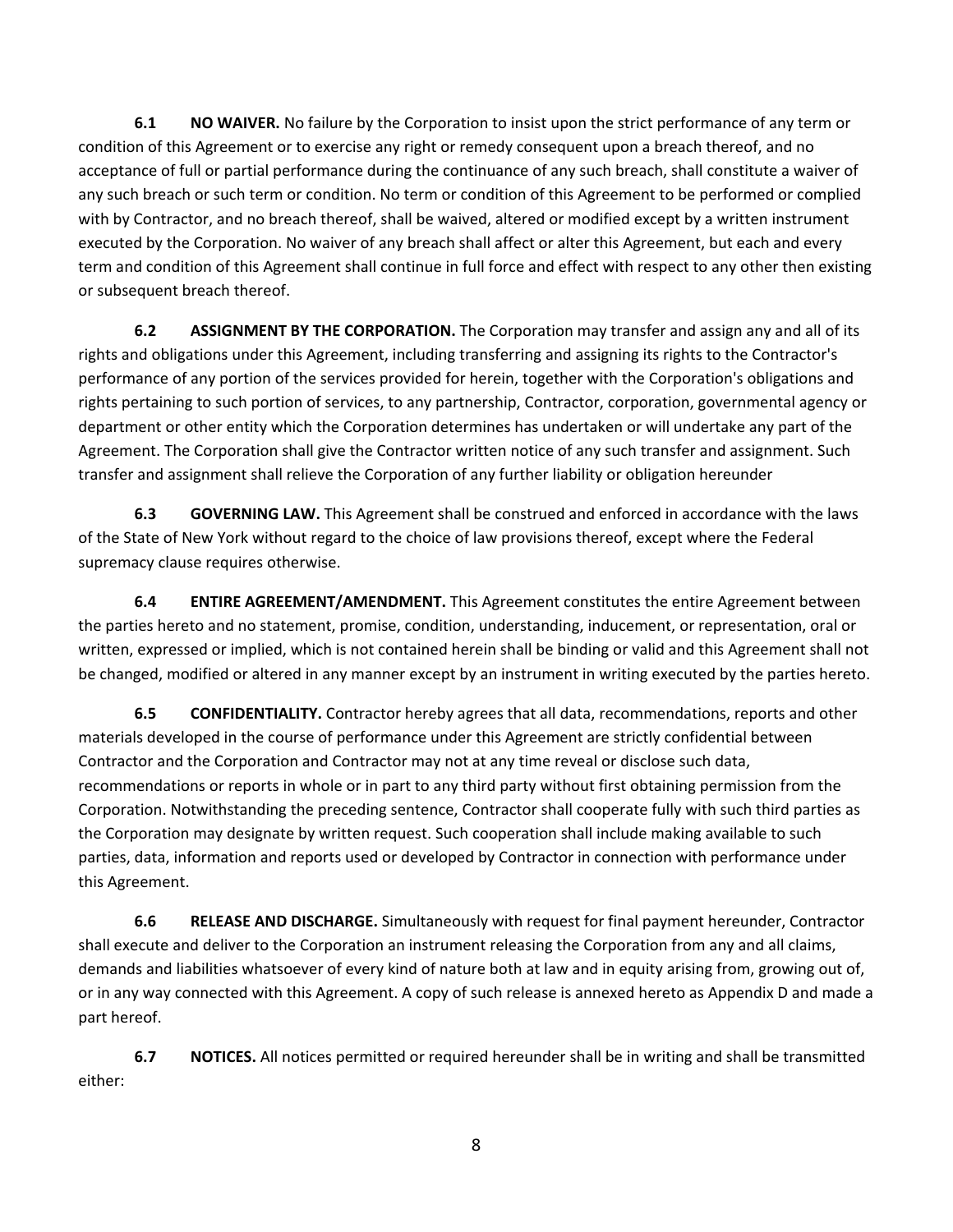- (a) by certified or registered United States mail, return receipt requested;
- (b) by personal delivery;
- (c) by FedEx, UPS or other recognized expedited delivery service; or
- (d) by e‐mail.

Such notices shall be addressed to the parties as set forth in the Contract to which this Schedule A is appended, or to such different addresses as the parties may from time‐to‐time designate in writing transmitted as set forth above. Any such notice shall be deemed to have been given either at the time of personal delivery or, in the case of expedited delivery service or certified or registered United States mail, as of the date of first attempted delivery at the address and in the manner provided herein, or in the case of facsimile transmission or email, upon receipt.

**6.8 NO ARBITRATION.** Disputes involving this contract, including the breach or alleged breach thereof, may not be submitted to binding arbitration (except where statutorily mandated), but must, instead, be heard in a court of competent jurisdiction of the State of New York.

**6.9 MISCELLANEOUS.** The parties hereto agree that this Schedule A shall be controlling in the event of any inconsistencies or conflicts between the terms of this Schedule A and any other part of this Agreement.

### **ARTICLE 7 BILLING POLICY**

**7.1** Contractor is required to submit detailed documentation in support of Contractor's request for reimbursement. Invoices should be submitted monthly and include the Corporation's contract and project numbers, if any. Contractor should also include federal identification number with the first invoice. All invoices and their accompanying documentation must be forwarded with a letter of transmittal to:

> NYS Urban Development Corporation Att'n: Accounts Payable Department 633 Third Avenue New York, New York 10017‐6754

Out‐of‐pocket expenses should be delineated on any invoices by general category. The Contractor must submit supporting documentation for each individual expense category in excess of \$250.

**7.2 REIMBURSABLE EXPENSES.** Where the Agreement provides that the Corporation will reimburse Contractor for out‐of‐pocket expenses, the following maximum amounts apply:

**7.2.1 MEALS AND INCIDENTAL EXPENSES.** Reimbursed in accordance with the Federal General Services Administration ("GSA") per diem rate schedule of the fiscal year of this agreement (see http://www.gsa.gov/portal/content/104877), provided that the names of all attendees shall be included in the request for reimbursement.

### **7.2.2 PRINTING.**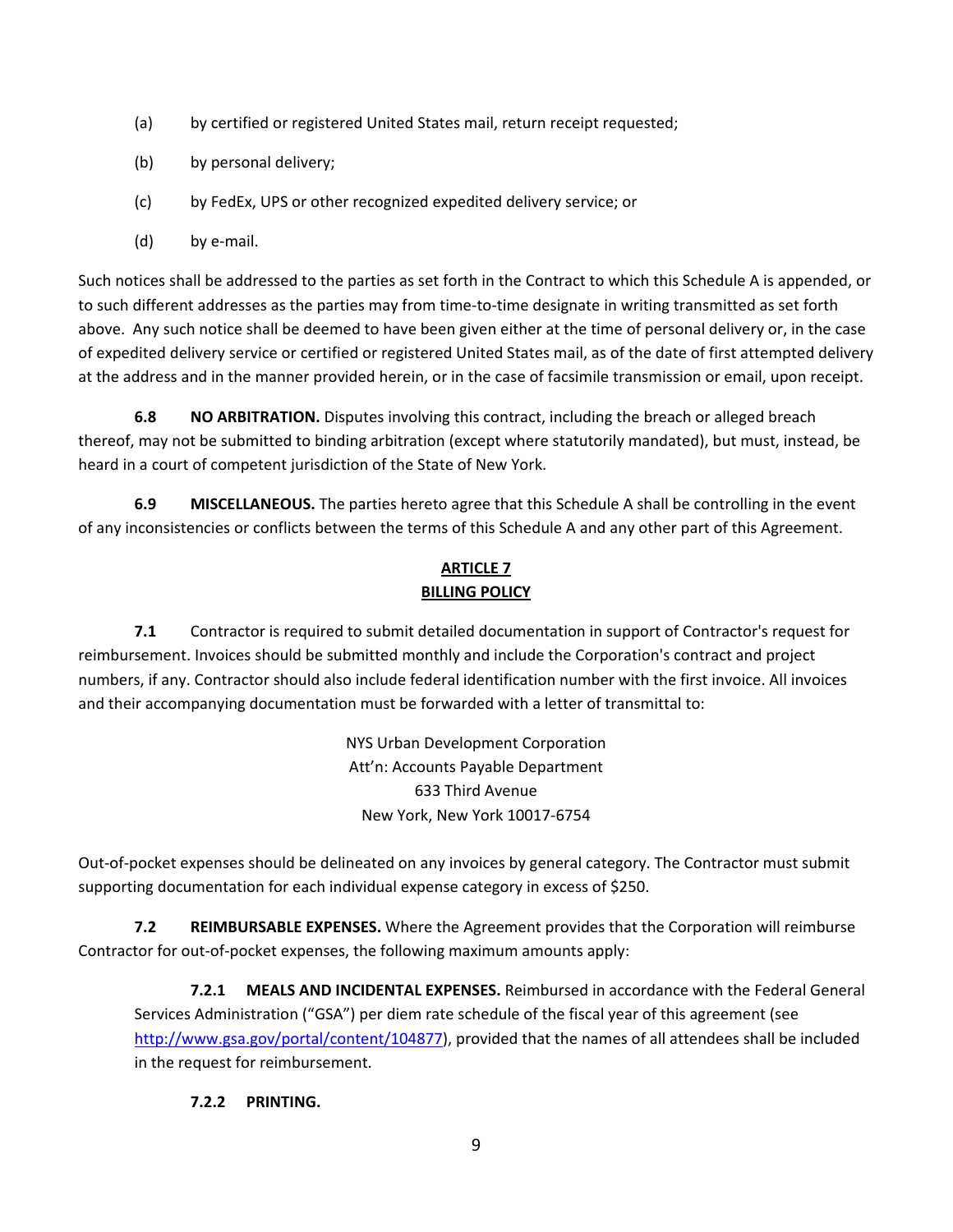(a) Internal printing or copying is not reimbursable, unless ordered by or for the specific use of the Corporation.

(b) Outside printing will be reimbursed only to the extent of prints requested by the Corporation, and at cost evidenced by a receipt.

(c) No postage will be reimbursed for printing requested by the Corporation.

**7.2.3 TRANSPORTATION.** Privately Owned Vehicle (POV) Mileage will be reimbursed in accordance with the Federal General Services Administration ("GSA") POV Mileage Reimbursement Rate found here: http://www.gsa.gov/portal/category/104715.

**7.2.4 LODGING.** Reimbursed in accordance with the Federal General Services Administration ("GSA") per diem rate schedule of the fiscal year of this agreement (see http://www.gsa.gov/portal/content/104877).

## **7.2.5 NON‐REIMBURSABLES.**

- (a) Flight insurance
- (b) Valet Services (except five or more consecutive days of travel)
- (c) Personal expenses of any type
- (d) Expenses paid for the Corporation's employees.
- (e) Travel to or from any office of the Corporation for administrative reasons.

**7.3 EQUIPMENT AND SUPPLIES.** Where the Agreement allows reimbursement for equipment and supplies, insurance or similar items, the Contractor must supply the following detailed documentation:

(a) Receipts of suppliers' invoices for costs of commodities, equipment and supplies, insurance or other reimbursable items. Invoices must show quantity, description and price (less applicable discounts and purchasing agent's commission).

(b) Title to all equipment purchased pursuant to this Agreement is vested in the Corporation. The Corporation has the option of claiming any or all of such equipment.

### **7.4 GENERAL.**

(a) All receipts must be legible. Illegible receipts will not be reimbursed.

(b) Whenever possible original receipts should be presented.

(c) At any time or times until three years after completion of Contractor's services or earlier termination of this Agreement by the Corporation, the Corporation may have the vouchers and statements of cost audited. Each payment theretofore made shall be subject to reduction for amounts included in the related voucher which are found by the Corporation on the basis of such audit, not to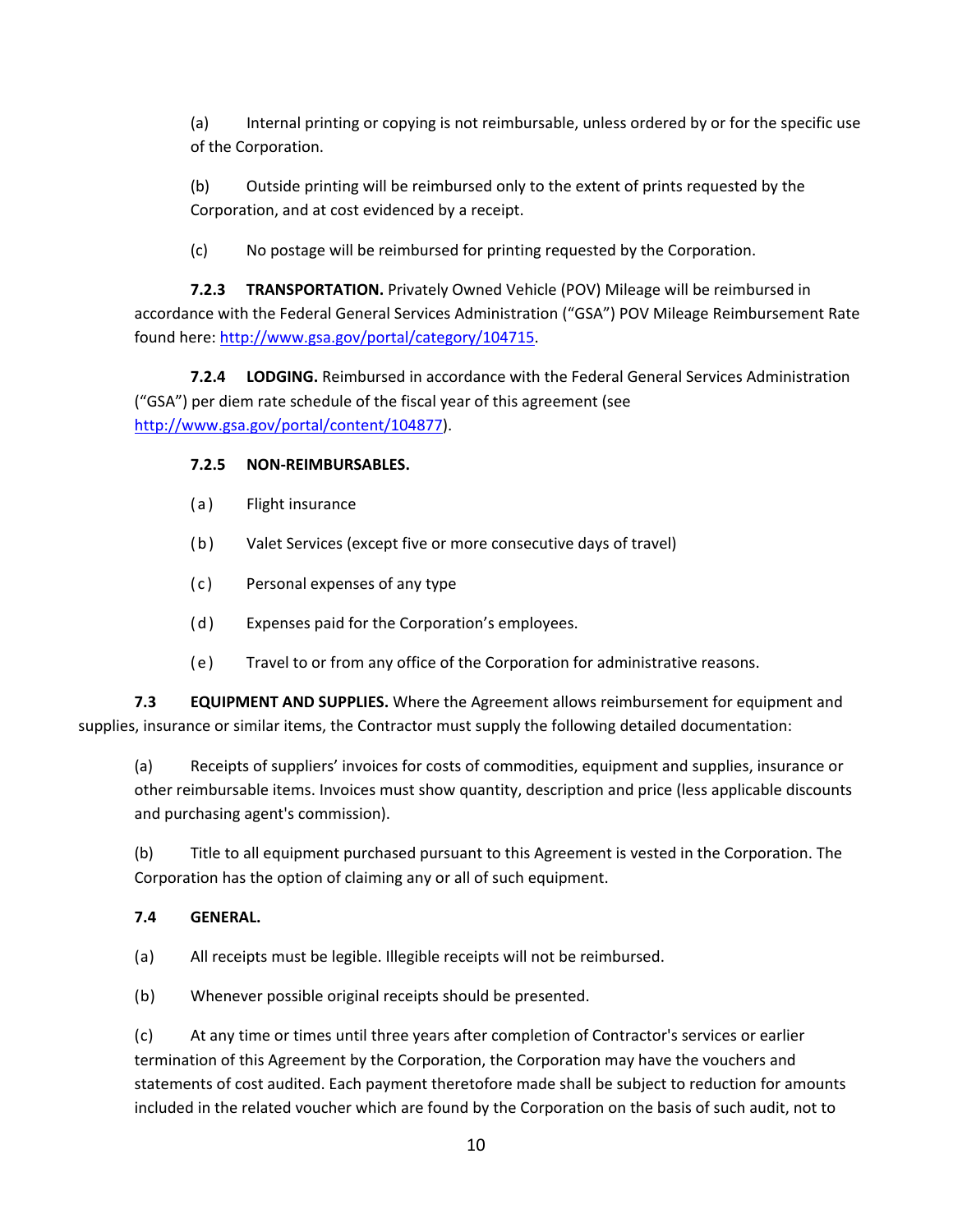constitute allowable cost. Any such payment may be reduced for overpayments or increased for underpayment, as the case may be.

### **ARTICLE 8 INSURANCE**

**8.1** The Contractor shall carry, and shall require each of its Subcontractors to carry, insurance of the following types and minimum amounts. Additional types and amounts of coverage may be required depending on the nature of the services to be performed under this Agreement or a sub consulting agreement. Any such additional types or amounts of coverage shall be specified attached hereto as Appendix E.

## **8.2 COMMERCIAL GENERAL LIABILITY INSURANCE.**

Limits of Liability:

\$1,000,000 Each Occurrence

\$2,000,000 General Aggregate

\$2,000,000 Products/Completed Operations Aggregate

\$10,000 Medical Expense Limit (any one person)

\$1,000,000 Damage to Rented Premises (each occurrence)

(a) Coverage shall be on an Occurrence form and apply to bodily injury and property damage.

(b) Policy shall be written on form CG 00 01 or its equivalent and shall not include any exclusions or limitations other than those incorporated in the standard form.

- (c) Policy shall include coverage for Independent Contractors;
- (d) Policy shall include Contractual Liability for liability assumed under this contract

# **8.3 COMMERCIAL AUTO LIABILITY INSURANCE.** If applicable:

Limit of Liability:

\$1,000,000 Each Accident

(a) Policy shall be written on ISO Form Number CA 00 01 covering any auto (Symbol 1), or if Contractor has no owned autos, covering hired, (Symbol 8) and non‐owned autos (Symbol 9)

**8.4 WORKERS' COMPENSATION INSURANCE.** Workers' Compensation and Disability Benefits as required by New York State. Proof of compliance shall be in the form specified on Appendix F.

Employer's liability

\$1,000,000 Bodily Injury each Accident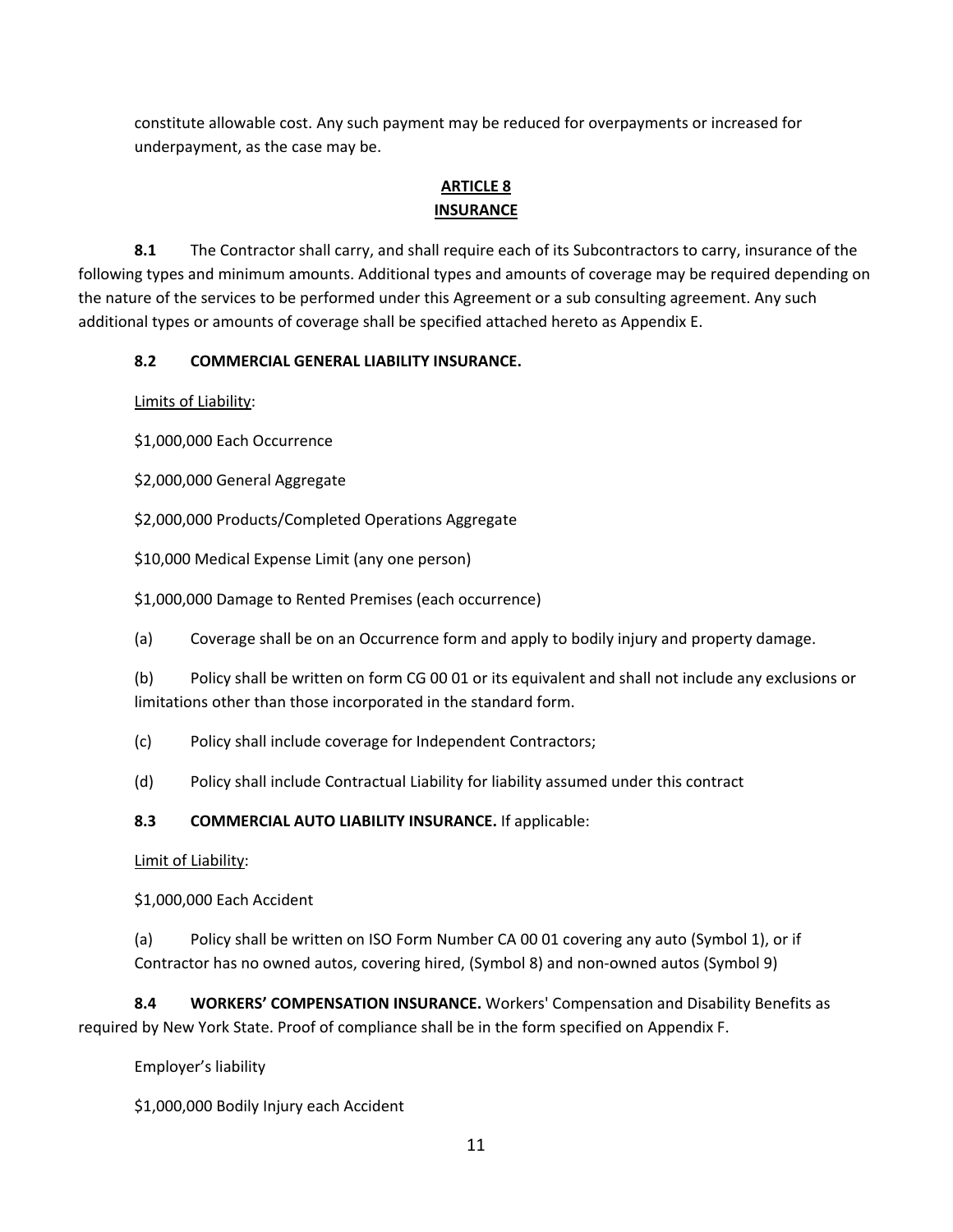\$1,000,000 Bodily Injury by Disease ‐ Policy Limit

\$1,000,000 Bodily Injury by Disease ‐ Each Employee

**8.5 UMBRELLA/EXCESS LIABILITY.** If applicable, see Appendix E.

**8.6 PROFESSIONAL LIABILITY INSURANCE.** If applicable, see Appendix E.

**8.7** Certificates of Insurance for all of the aforementioned coverages shall be of form and substance acceptable to the Corporation and shall be provided to the Corporation prior to the commencement of work under this Agreement.

## **8.8 OTHER REQUIREMENTS.**

(a) The Corporation and, if different, the New York State Urban Development Corporation d/b/a Empire State Development Corporation, other additional insured as the Corporation may specify in writing attached hereto as Appendix G, and each of their directors, officers, employees, agents and representatives shall be named as an additional insureds.

(b) As respects General Liability, additional insured endorsements shall be on a form at least as broad as ISO Forms CG 20 10 07 04 & CG 20 37 07 04 combined and shall not include any exclusions that limit the scope of coverage beyond that provided to the named insured. This requirement applies to all policies under which the above parties are required to be named as Additional Insureds.

(c) Contractor shall, by specific endorsement to its primary commercial general liability policy and, if applicable, automobile liability policy, cause the coverage afforded to the Additional Insureds thereunder to be primary to and non‐contributory with any other valid and collectible insurance available to the Additional Insureds.

(d) Acceptance and/or approval by the Corporation of any insurance does not and shall not be construed to relieve the Contractor of any obligations, responsibilities or liabilities.

(e) All required insurance shall be obtained at the Contractor's sole cost and expense; shall be primary and non‐contributory to any insurance or self‐insurance maintained by the Corporation; shall be endorsed to provide written notice be given to the Corporation at least thirty (30) days prior to the cancellation, non‐renewal, or material alteration of such policies, which notice shall be evidenced by return receipt of United States Certified Mail.

(f) All required insurance shall be maintained with insurance carriers licensed to do business in New York State, acceptable to the Corporation and rated at least "A‐" Class "VII" in the most recently published Best's Insurance Report. If, during the term of the policy, a carrier's rating falls below "A‐" Class "VII", the insurance must be replaced no later than the renewal date of the policy with an insurer acceptable to the Corporation and rated at least "A‐" Class "VII" in the most recently published Best's Insurance Report.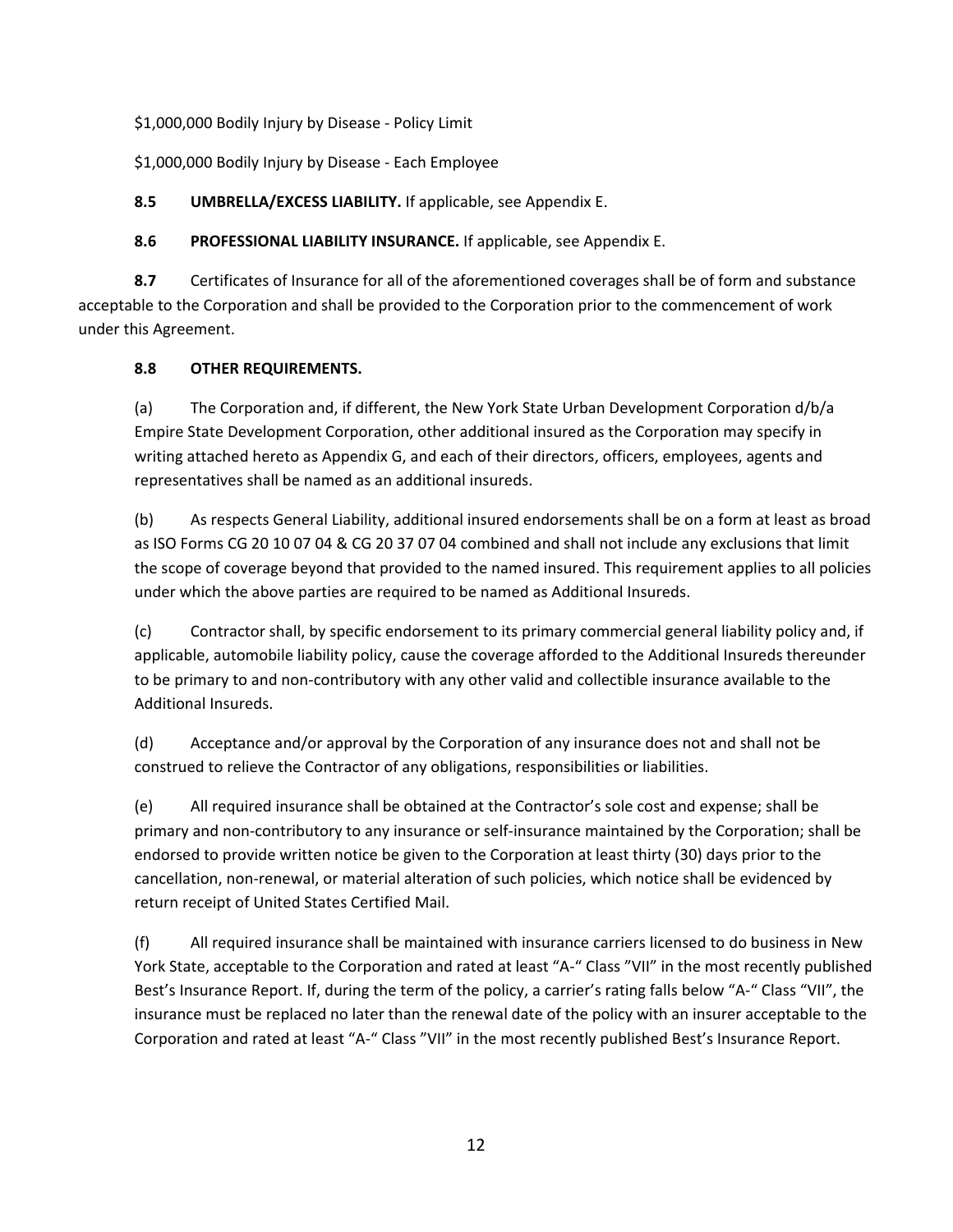(g) Contractor shall be solely responsible for the payment of all deductibles and self‐insured retentions to which such policies are subject. Deductibles and self‐insured retentions must be approved by the Corporation.

(h) Contractor shall require that any of its subcontractors hired in connection with the services to be performed under this Agreement carry insurance of the same types and with the same limits and provisions provided herein and add the Corporation as additional insured on a form at least as broad as ISO Form CG 20 38 04 13 and CG 20 37 07 04 combined.

(i) The Contractor shall cause all insurance to be in full force and effect as of the commencement of this Agreement and to remain in full force and effect throughout its term until conclusion of the services to be performed hereunder or earlier termination of this Agreement. Contractor shall not take any action, or omit to take any action that would suspend or invalidate any of the required coverages during the period of time such coverages are required to be in effect.

(j) Not less than thirty (30) days prior to the expiration or renewal date, the Contractor shall supply the Corporation with updated replacement Certificates of Insurance, and amendatory endorsements.

(k) The Contractor shall cause to be included in each of its policies a waiver of the insurer's right of subrogation against the Corporation or, if such waiver is unobtainable (i) an express agreement that such policy shall not be invalidated if Contractor waives or has waived before the loss, the right of recovery against the Corporation or (ii) any other form of permission for the release of the Corporation.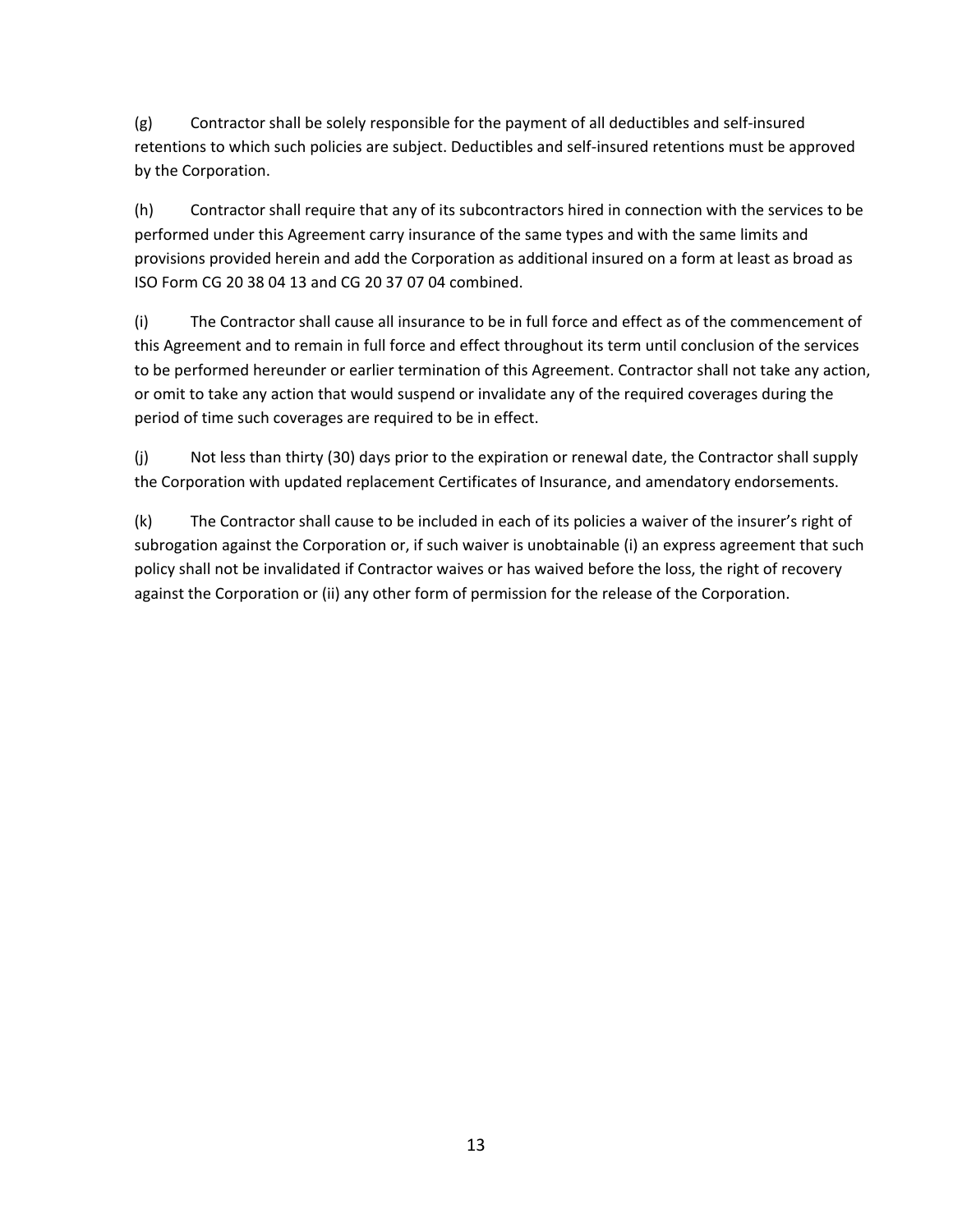# **APPENDIX A TAX LAW SECTION 5‐a FORM ST‐220‐CA**

**See Section 5.5**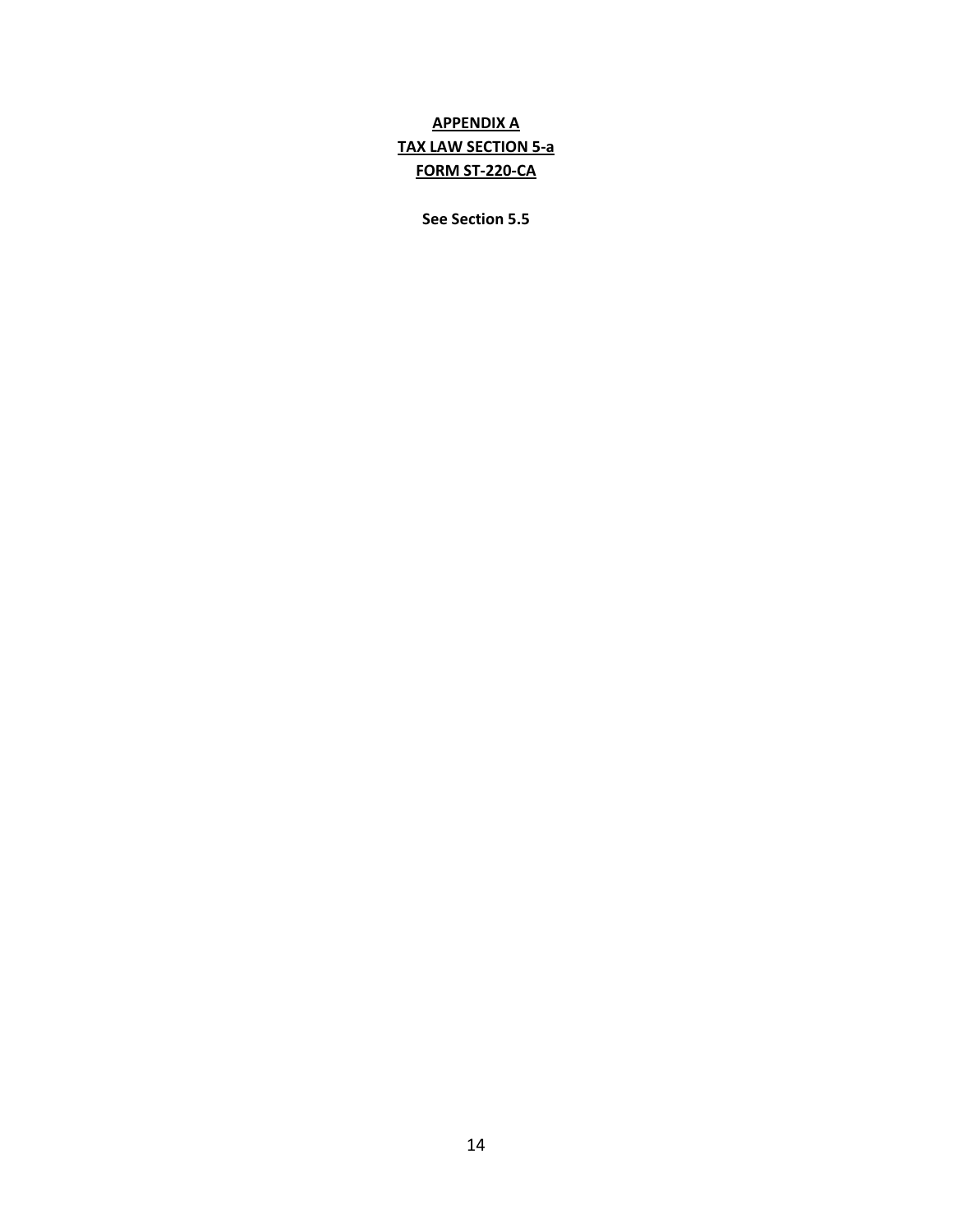# **APPENDIX B STATE FINANCE LAW SECTION 139‐j OFFERER'S AFFIRMATION OF UNDERSTANDING AND AGREEMENT**

**See Section 5.6**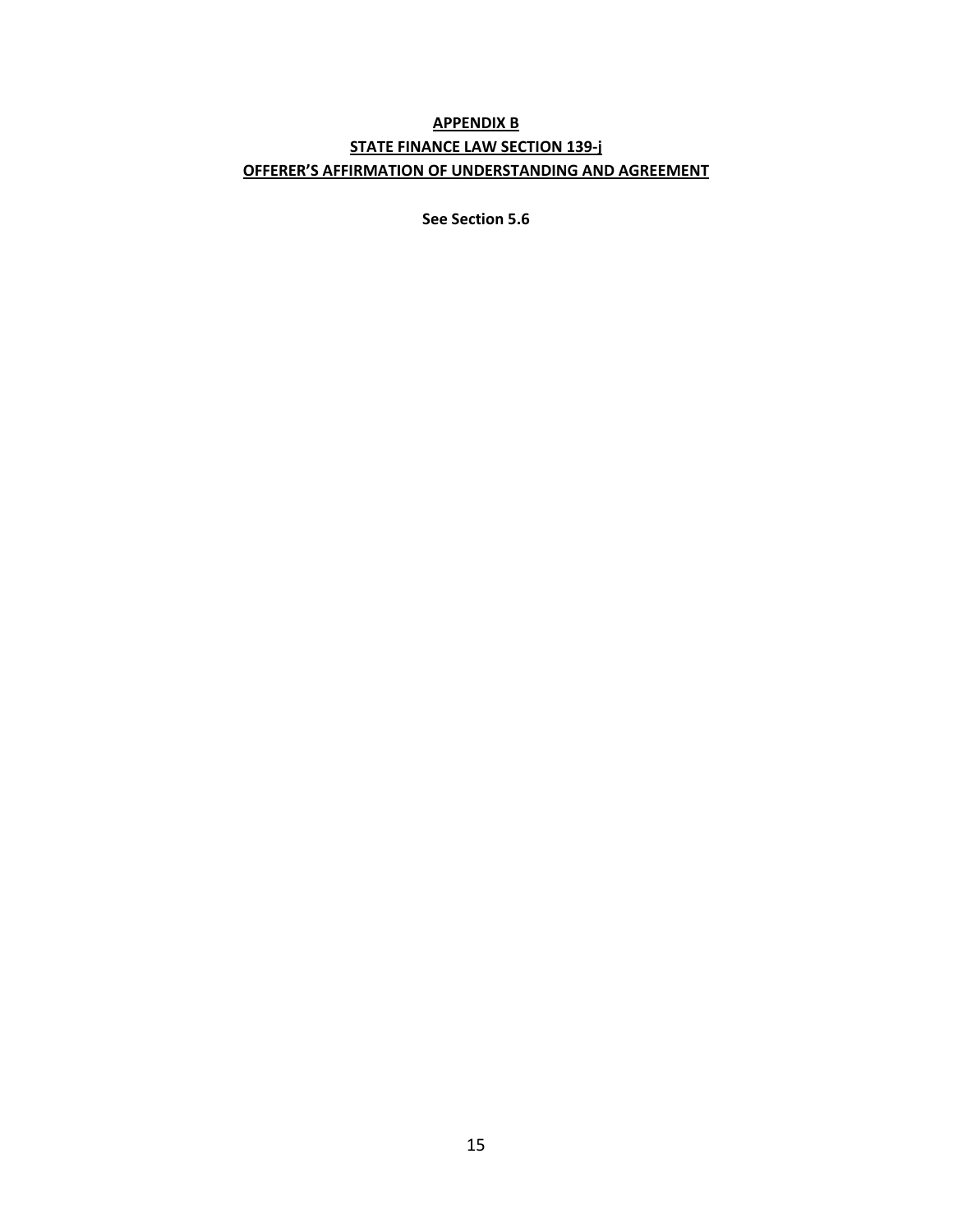# **APPENDIX C STATE FINANCE LAW SECTION 139‐j OFFERER DISCLOSURE OF PRIOR NON‐RESPONSIBILITY DETERMINATION**

**See Section 5.6**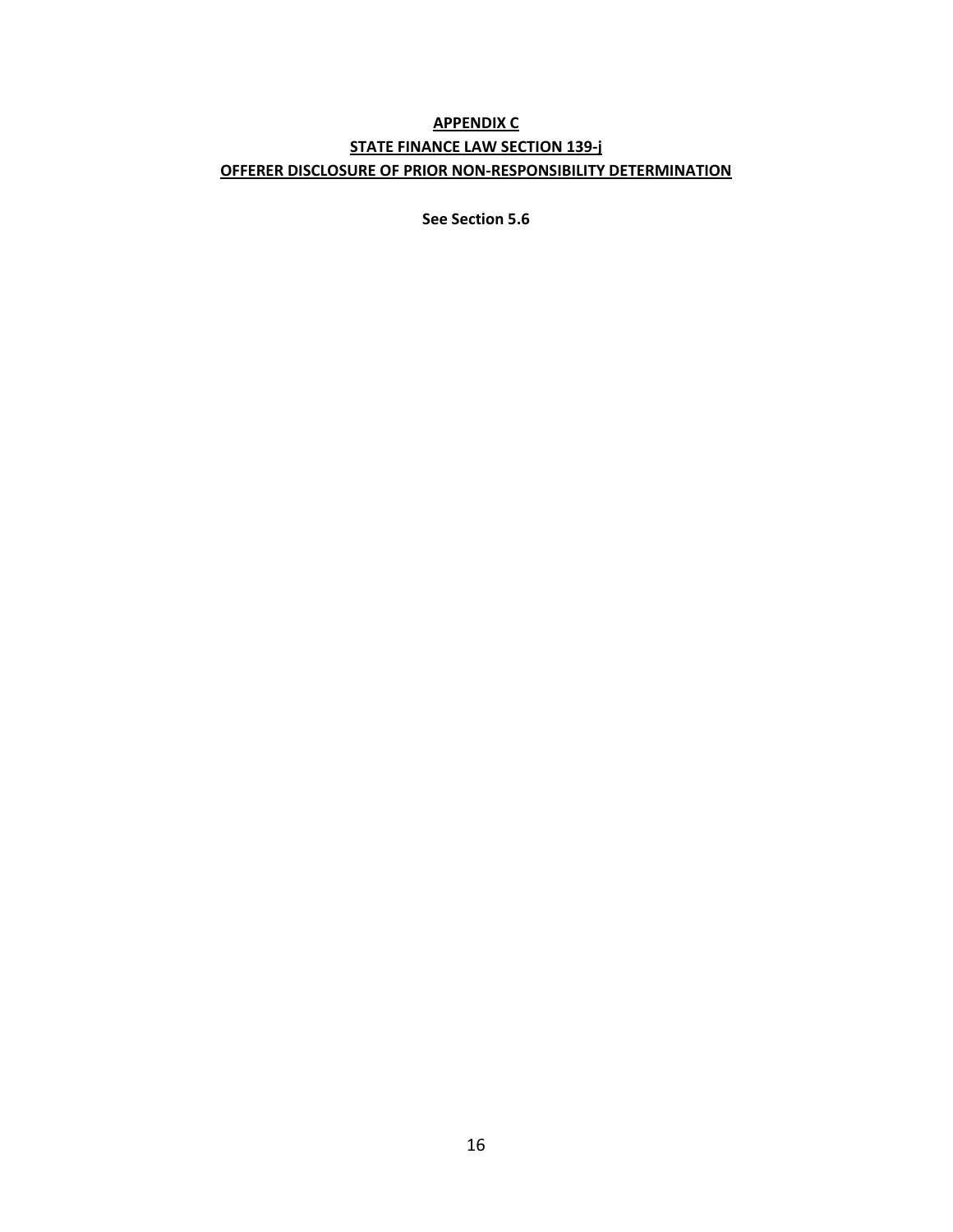# **APPENDIX D RELEASE**

KNOW ALL MEN BY THESE PRESENTS, that the undersigned hereby acknowledges that pursuant to an agreement dated the day of  $1/20$  (the "Agreement"), pursuant to which the undersigned agreed to furnish to the Urban Development Corporation d/b/a Empire State Development Corporation or one of its subsidiaries (as the case may be, the "Corporation") all of the work necessary to complete the Agreement, and that the Corporation has paid or will pay the undersigned, or a person, Contractor or corporation claiming by or through the undersigned, the sum of:

 $\left(\xi\right)$  Dollars and up to  $\left|\xi\right\rangle$  Dollars ( $\xi$ ) Dollars in reimbursable expenses, in each case subject to the terms, covenants and conditions of the Agreement, said

amounts being the full and entire sum due from the Corporation to the undersigned pursuant to the Agreement by reason of work, labor or materials furnished or performed by the undersigned, in connection with the Agreement. In consideration of such payment, the undersigned hereby releases and discharges the Corporation, its officers, agents, and employees, of and from all claims of liability for any payment, fee or expenses payable to the undersigned pursuant to the Agreement.

The undersigned further acknowledges that neither the aforesaid payment nor acceptance by the Corporation of the work covered by the Agreement, shall in any way or manner operate as or constitute a release or waiver of the undersigned's obligations, undertakings or liabilities under the Agreement or in any way affect or limit the same.

**IN WITNESS WHEREOF**, the undersigned has caused its name to be hereunto subscribed and its seal to be hereunto affixed this day of  $\qquad \qquad$ , 20.

Name of Contractor

(Corporate Seal) By: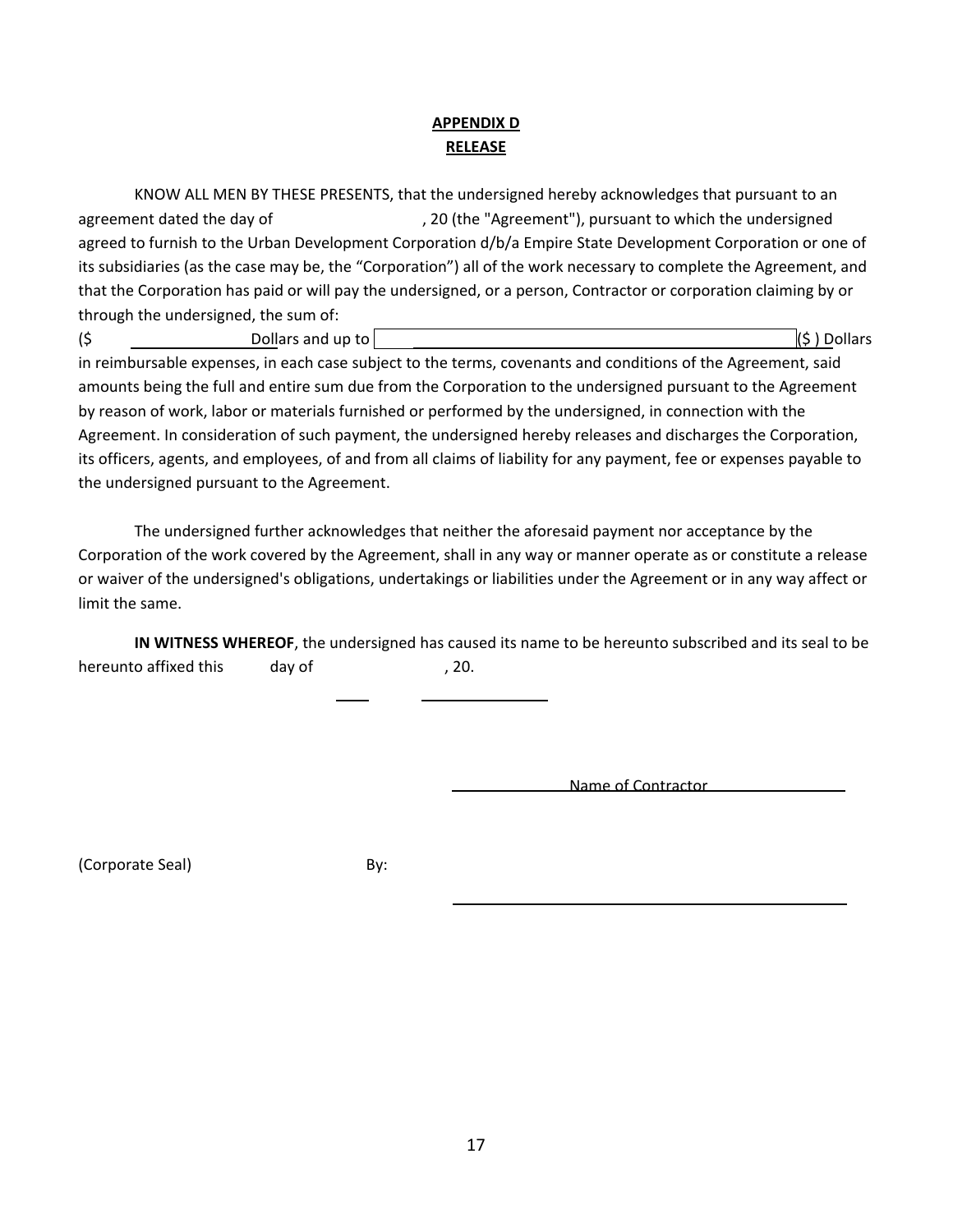# **APPENDIX E ADDITIONAL INSURANCE**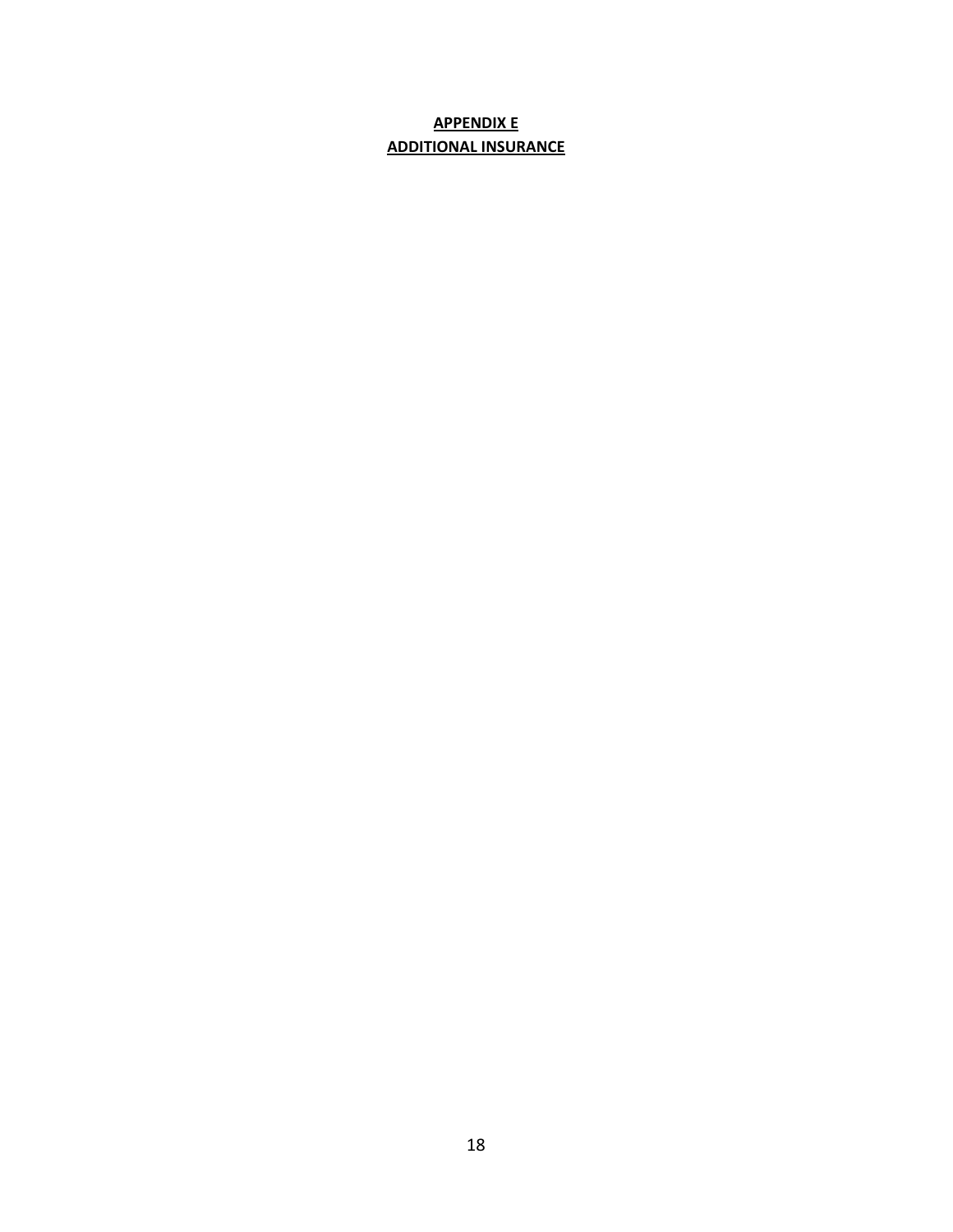### **APPENDIX F PROOF OF WORKERS' COMPENSATION AND DISABILITY BENEFITS INSURANCE**

**Insurance To comply, you must submit one of the following proofs:** 

| Private Insurer                          |        | Form C-1 05.2   |
|------------------------------------------|--------|-----------------|
| State Insurance Fund                     |        | Form U.26.3     |
| Status as Self-Insured                   |        | Form SI-12      |
| Status as Member of Group Self Insurance | $\sim$ | Form GSI-1 05.2 |

### **(Please obtain the above forms from your insurance carrier, licensed insurance agent or self-insurance administrator.)**

| Statement that Applicant Is Not  |                  |
|----------------------------------|------------------|
| Required to Carry New York State | Form $CE-200$ OR |
| Worker's Compensation Insurance  | Form CE-200      |

Form CE-200 may be found on the Board's website at http://www.wcb.ny.gov/content/ebiz/wc\_db\_exemptions/requestExemptionOverview.jsp

If you have questions regarding workers' compensation insurance coverage requirements, please contact the Bureau of Compliance at: **1-800-298-7830.**

# **DISABILITY BENEFITS INSURANCE**

Section 220 of the New York State Workers' Compensation Law requires that before any permit, license or contract is issued by any municipal, county or state government entity, the applicant must submit proof of compliance with NYS disability benefits coverage requirements.

### **To comply, you must submit one of the following proofs:**

| All Insurance Carriers   | $\sim$ | Form DB-1 20.1 or DB-820/829 |
|--------------------------|--------|------------------------------|
| - Status as Self-Insured |        | Form DB-155                  |

#### **(Please obtain the above forms from your insurance carrier or self-insurance administrator.)**

| Statement that Applicant Is Not  |        |                |
|----------------------------------|--------|----------------|
| Required to Carry New York State | $\sim$ | Form CE-200 OR |
| Disability Insurance             |        | Form CE-200    |

Form CE-200 may be found on the Board's website at http://www.wcb.ny.gov/content/ebiz/wc\_db\_exemptions/requestExemptionOverview.jsp

If you have questions regarding disability benefits insurance coverage requirements, please contact the Disability Benefits Office at: **1- 800-353-3092.**